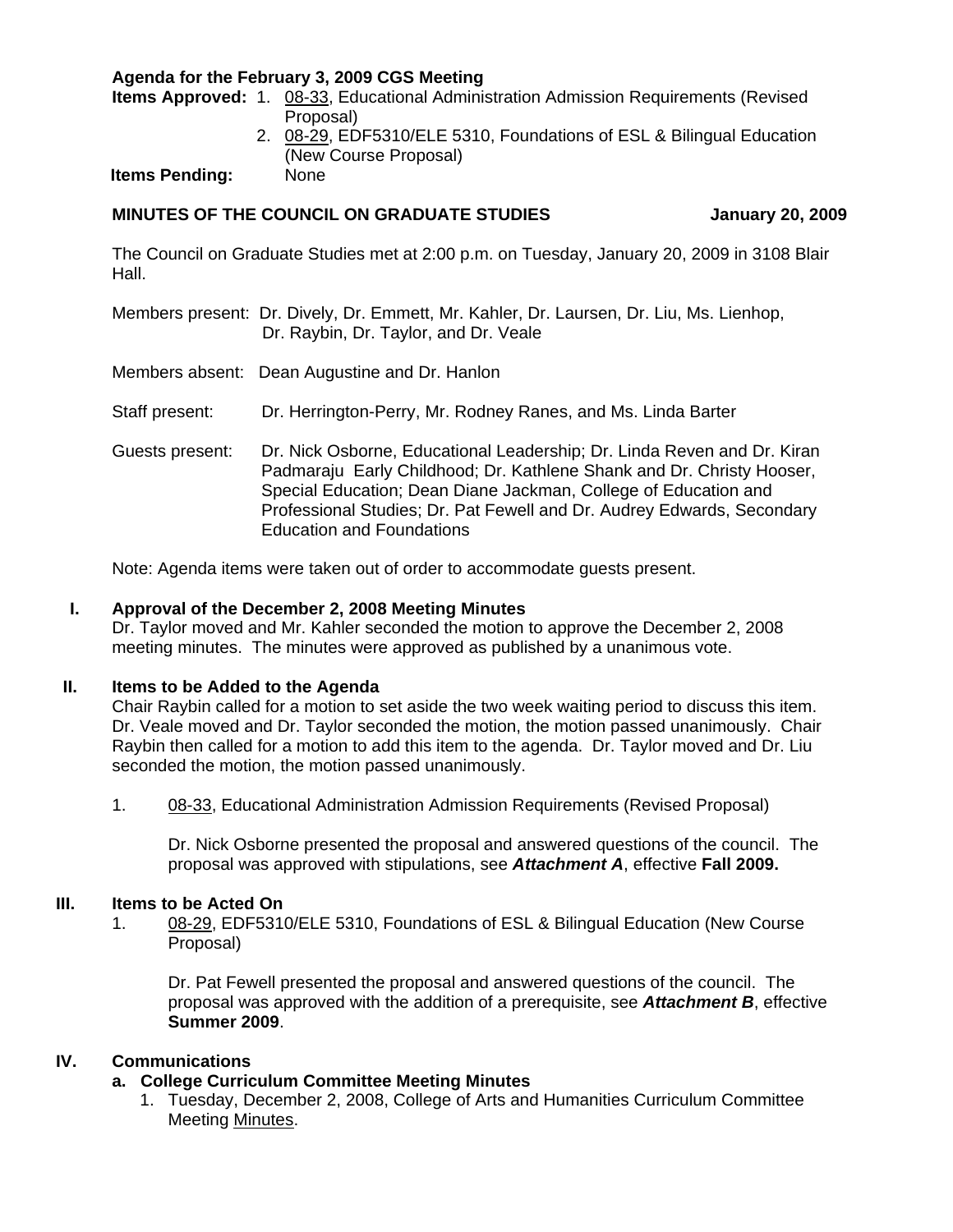- 
- 2. Monday, December 8, 2008, Lumpkin College of Business and Applied Sciences Curriculum Committee Meeti[ng Minutes.](http://www.eiu.edu/~eiucgs/currentagendaitems/LCBASMin12-8-08.pdf)
- 3. Wednesday, December 10, 2008, College of Arts and Humanities Curriculum Committee Meeti[ng Minutes.](http://www.eiu.edu/~eiucgs/currentagendaitems/CAHMin12-10-08.pdf)
- 4. Monday, December 8, 2008, College of Education and Professional Studies Curriculum Committee Meetin[g Minutes.](http://www.eiu.edu/~eiucgs/currentagendaitems/CEPSMin12-8-08.pdf)
- 5. Friday, December 12, 2008, College of Sciences Curriculum Committee Meeting [Minutes.](http://www.eiu.edu/~eiucgs/currentagendaitems/COSMin12-12-08.pdf)
- 6. Monday, January 12, 2009, Lumpkin College of Business and Applied Sciences Curriculum Committee Me[eting Minutes.](http://www.eiu.edu/~eiucgs/currentagendaitems/LCBASMin1-12-09.pdf)

# **b. Executive Actions**

None

# **V. Dean's Report – Rodney Ranes**

- 1. Graduate Enrollment Spring 2009
- 2. Spring 2009 Seminar Speaker, Dr. Karen Klomparens, Michigan State University
- 3. Graduate School Spring 2009 Events
	- April 16 3:30 pm Graduate Student Awards Ceremony 5:30 pm – Graduate Alumni Supper
	- April 17 9:00 am Alumni Breakfast with Provost Lord
		- 11:00 am Alumni Department Reunion
			- 3:00 pm Foundation Endowment Tea
			- 5:00 pm Alumni social followed by Dinner and Awards Ceremony at 6:00 pm

# **VI. Other Items**

None

The meeting adjourned at 2:50 p.m. Coordinator European Muslim Linda Barter, Coordinator

**\*\*\*\*\*\*\*\*\*\*\*\*\*\*\*\*\*\*\*\*\*\*\*\*\*\*\*\*\*\*\*\*\*\*\*\*\*\*\*\*\*\*\*** 

**ANNOUNCEMENT OF THE NEXT MEETING Tuesday, February 17, 2009 3108 Blair Hall** 

**\*\*\*\*\*\*\*\*\*\*\*\*\*\*\*\*\*\*\*\*\*\*\*\*\*\*\*\*\*\*\*\*\*\*\*\*\*\*\*\*\*\*\***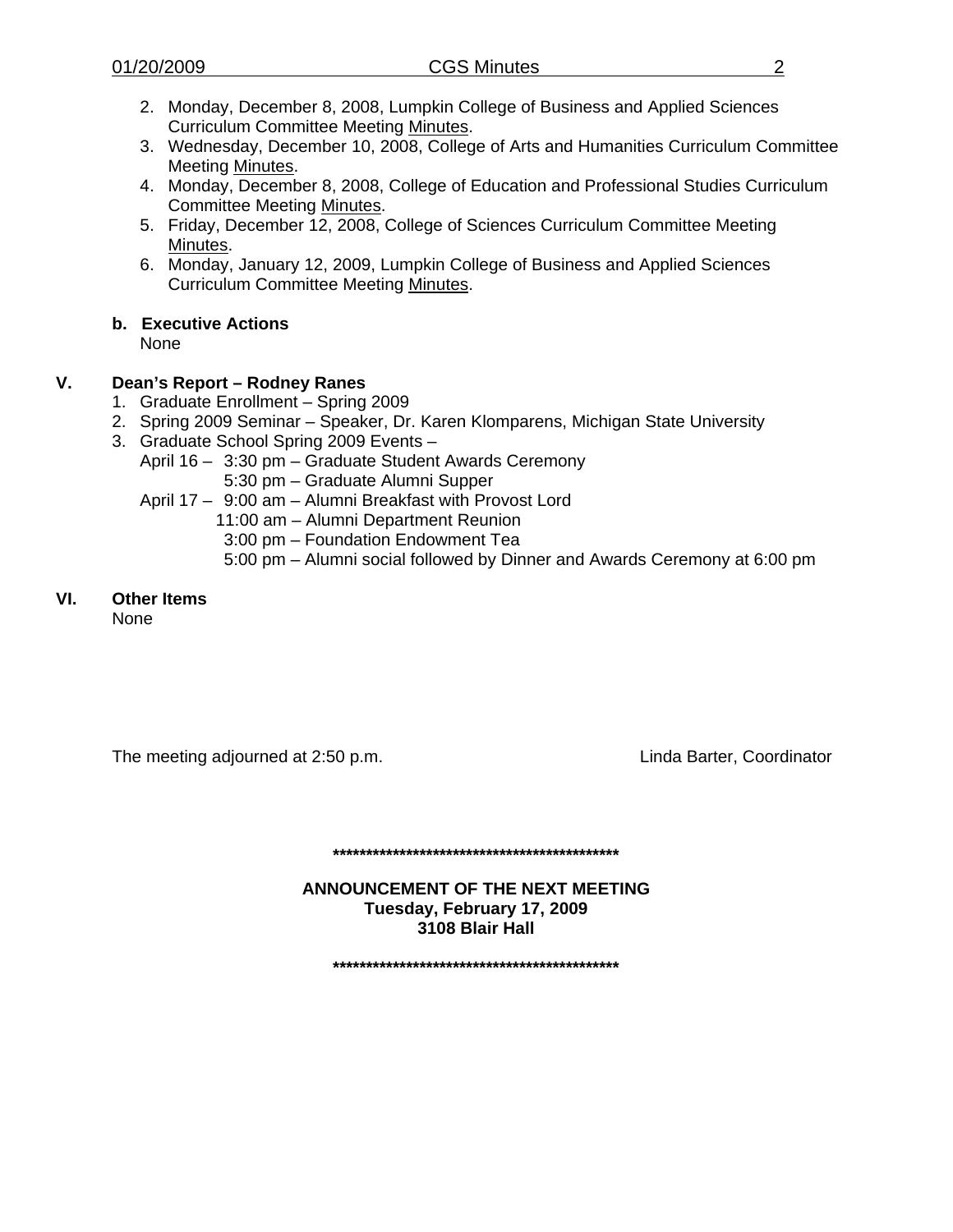# *Attachment A*

# **College of Education and Professional Studies**

# **COVER SHEET FOR CURRICULAR CHANGE REQUEST**

### **DATE: 10/11/08 DEPARTMENT: Educational Administration \_\_X\_\_ Graduate Program Fall 2009 Effective Date ITEM TO CHANGE: Admission Requirements**

### **Reason for Request:**

In March of 2005, Arthur Levine published *Educating School Leaders* in which he outlined a nine-point template for evaluating the quality of a school leadership programs. In response to Levine's report, the Illinois Board of Higher Education formed a commission to consider and evaluate the findings of not only Levine's report, but a number of other national studies that looked at the quality of school leaders and student achievement as well as the quality of training provided to school leaders here in Illinois. In August of 2006, the Commission on School Leader Preparation in Illinois Colleges and Universities published its report to the Illinois Board of Higher Education. In this report, *School Leader Preparation: A Blueprint for Change,* the Commission made 25 recommendations focused on the preparation of school leaders.

The fifth point in Levine's template focused on admission standards. He recommended that the criteria for admissions be designed "to recruit students with the capacity and motivation to become successful school leaders" (p. 13). One of the three goals developed by the Commission on School Leader Preparation in Illinois Colleges and Universities was to "restructure admission criteria and recruit high quality principals" (p.8). Specifically, "Inadequate admission standards and students' self-selection often do not produce the committed, high quality leaders needed in our schools-especially in our hard-to-staff schools. School leader preparation programs need to reshape recruitment efforts to attract candidates with the knowledge, skills, and dispositions that are characteristic of effective school leaders" (p. 8).

In response to these recommendations, the Department made the following changes to our admissions standards for both the master's program and specialist's program in educational administration. These new standards are now in place.

- GPA -- 3.0 (2.75 provisional)
- Require a departmental application consisting of:
	- $\boxtimes$  A writing sample
	- $\boxtimes$  An opportunity for the applicant to demonstrate experience and interest in the program
	- $\boxtimes$  Evidence of support from his/her school (signature of school principal or superintendent)
- Require applicants to complete the Ventures Administrator Profiler, a research-based online screening tool for finding the best candidates to lead dynamic learning communities.

The department would now like to require all applicants to the Master of Science Program to have two years of teaching experience or two years experience in another certificated area. The department faculty members feel that new educators lack the knowledge and some of the skills to effectively participate in the Educational Administration program.

#### **NATURE OF CHANGE From:**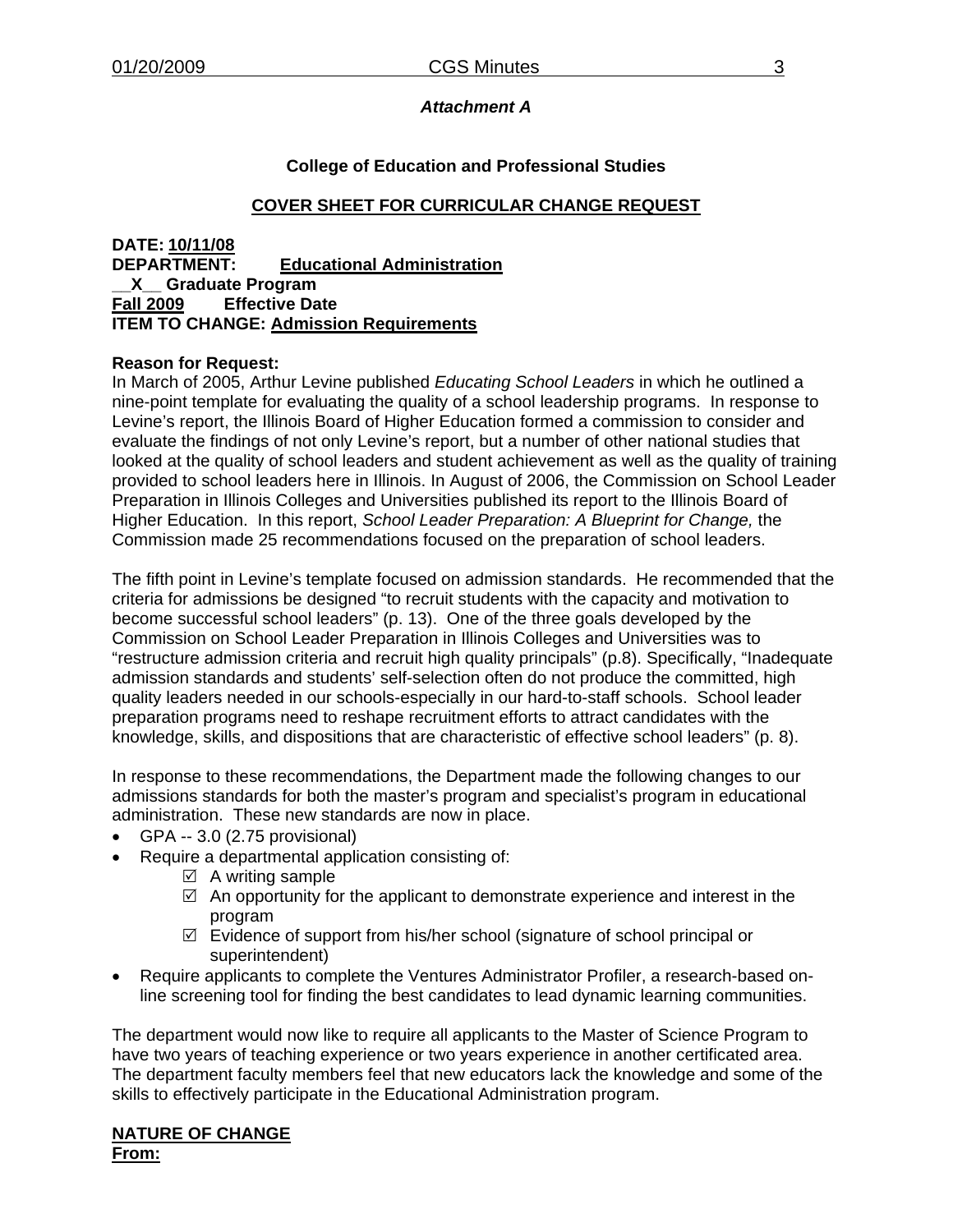**Admission Requirements:** To be eligible for degree candidacy, applicants must meet all of the requirements for admission to the Graduate School (see " Admission to Degree and Certificate Programs"). In addition, applicants must:

- Have earned a cumulative undergraduate GPA of 3.0 (2.75 for provisional admission) or GPA of 3.0 (2.75 for provisional admission) on last 60 hours.
- Submit a writing sample demonstrating experience and interest in leadership.
- Complete and submit the departmental admission application.
- Complete the Ventures Administrator Profiler on-line.

Applicants must demonstrate a focus of interest in school administration. This focus can be documented through the submission of one of the following documents:

- Master's Degree- A valid teaching certificate. Specialist's Degree- A principal's certificate.
- Master's Degree- Documentation of admission to and continuing participation in a teacher certification program.

Specialist's Degree- Document of admission to and continuing participation in a principal certification program.

• Both degrees- Documentation of employment in an administrative position at the community college or university and a statement of career goals emphasizing educational administration.

Extenuating circumstances may be appealed to the Department Faculty for consideration. Based on application materials supplied, applicants will be screened for admission to the specified program.

# **TO:**

**Admission Requirements:** To be eligible for degree candidacy, applicants must meet all of the requirements for admission to the Graduate School (see " Admission to Degree and Certificate Programs"). In addition, applicants must:

- Have earned a cumulative undergraduate GPA of 3.0 (2.75 for provisional admission) or GPA of 3.0 (2.75 for provisional admission) on last 60 hours.
- Submit a writing sample demonstrating experience and interest in leadership.
- Complete and submit the departmental admission application.
- Complete the Ventures Administrator Profiler on-line.
- Master's Degree: Two (2) years fulltime teaching experience or two (2) years experience in another certificated area. Fulltime is defined by the Illinois School Code 105 ILCS 5/24-11.

Applicants must demonstrate a focus of interest in school administration. This focus can be documented through the submission of one of the following documents:

- Master's Degree- A valid teaching certificate Specialist's Degree- A principal's certificate
- Master's Degree- Documentation of admission to and continuing participation in a teacher certification program.

Specialist's Degree- Document of admission to and continuing participation in a principal certification program.

• Both degrees- Documentation of employment in an administrative position at the community college or university and a statement of career goals emphasizing educational administration.

Extenuating circumstances may be appealed to the Department Faculty for consideration. Based on application materials supplied, applicants will be screened for admission to the specified program.

|                          | DEPT | <b>COLLEGE</b> |  |
|--------------------------|------|----------------|--|
| Date Approved:   8/21/08 |      | 12/08/08       |  |

# **DATES OF ACTION**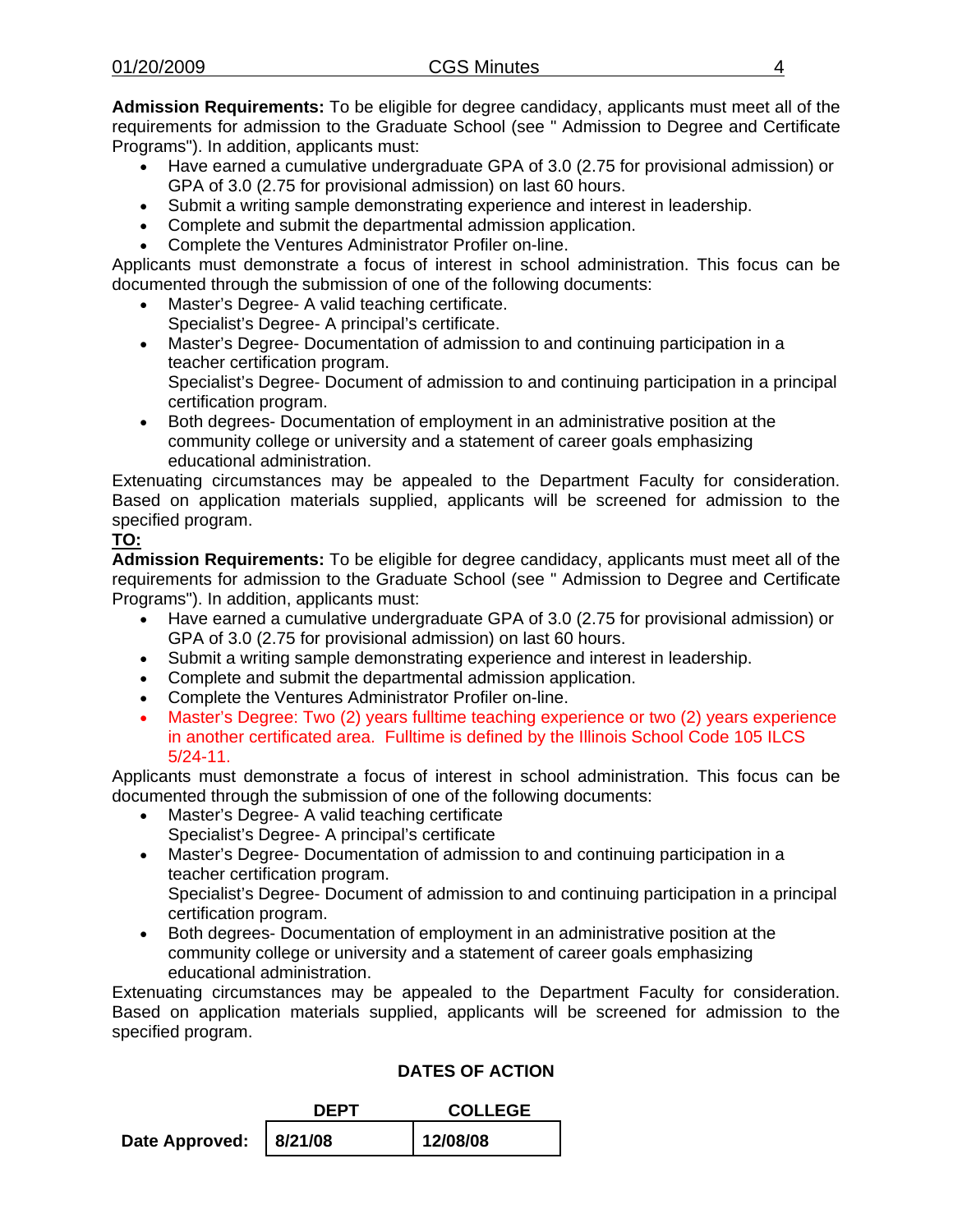# *Attachment B*

### Eastern Illinois University **NEW/REVISED COURSE PROPOSAL FORMAT**

**Please check one:**  $\boxtimes$  New course  $\Box$  Revised course

# **PART I: CATALOG DESCRIPTION**

- **1. Course prefix and number, such as ART 1000:** EDF5310 / ELE 5310 (Cross-listed)
- **2. Title:** Foundations: ESL-Bilingual Ed.
- **3. Long title:** Foundations of ESL & Bilingual Education
- **4. Class hours per week, lab hours per week, and credit [e.g., (3-0-3)]:** 3-0-3
- **5. Term(s) to be offered:**  $\Box$  Fall  $\Box$  Spring  $\Box$  Summer  $\Box$  On demand
- **6. Initial term of offering:**  $\Box$  Fall  $\Box$  Spring  $\Box$  Summer **Year:** 2009
- **7. Course description (not to exceed four lines):**

 This course addresses historical, political, sociocultural and educational issues, along with local, state, and federal policies, that affect English language learners (ELLs). The course explores current theories of second language acquisition, bilingualism, and culture for their pedagogical implications and examines program models used in elementary, middle, and high school for their effects on academic achievement.

### **8. Registration restrictions:**

**a. Identify any equivalent courses** (e.g., cross-listed course, non-honors version of an honors course). **None**

**Prerequisite(s),** including required test scores, courses, grades in courses, and technical skills. Indicate whether any prerequisite course(s) MAY be taken concurrently with the proposed/revised course. **SPE 3000 or SPE 3500 or the equivalent**

**b. Who can waive the prerequisite(s)?** 

| $\boxtimes$ No one | $\Box$ Chair | $\Box$ Instructor $\Box$ Advisor |  | $\Box$ Other (Please specify) |
|--------------------|--------------|----------------------------------|--|-------------------------------|
|--------------------|--------------|----------------------------------|--|-------------------------------|

**c. Co-requisites** (course(s) which MUST be taken concurrently with this one):

None

**d. Repeat status:**  $\boxtimes$  Course may not be repeated.

 $\Box$  Course may be repeated to a maximum of hours or times.

**e. Degree, college, major(s), level, or class** to which registration in the course is restricted, if any:

None

**f. Degree, college, major(s), level, or class** to be excluded from the course, if any:

None

**9. Special course attributes** [cultural diversity, general education (indicate component), honors, remedial, writing centered or writing intensive] **None**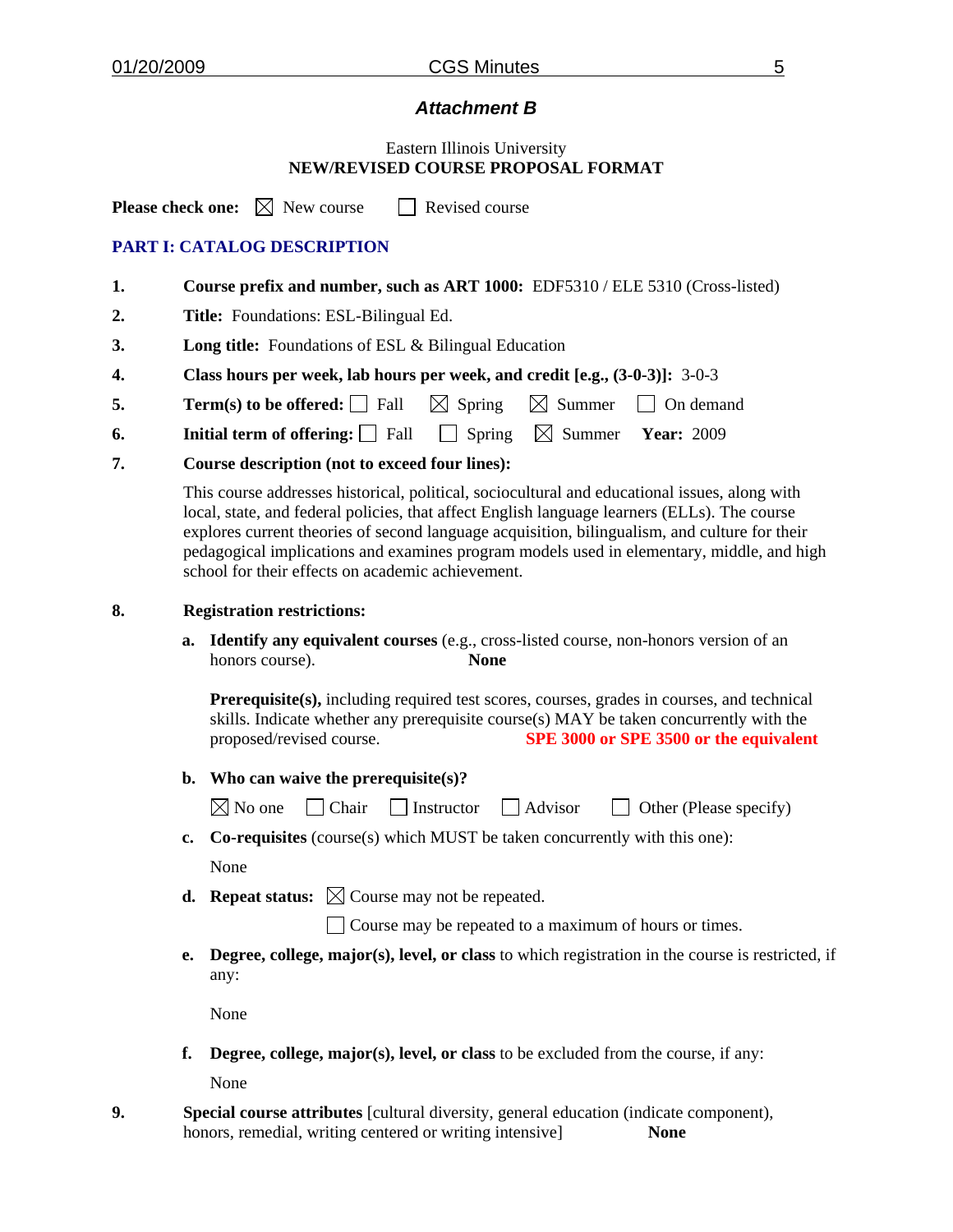| 01/20/2009 | <b>CGS Minutes</b><br>6                                                                                    |
|------------|------------------------------------------------------------------------------------------------------------|
| 10.        | <b>Grading methods</b> (check all that apply): $\boxtimes$ Standard letter $\Box$ C/NC $\Box$ Audit $\Box$ |
|            | ABC/NC ("Standard letter"—i.e., ABCDF--is assumed to be the default grading method                         |
|            | unless the course description indicates otherwise.)                                                        |
| 11.        | $\boxtimes$ lecture $\Box$ lab $\Box$ lecture/lab combined $\Box$<br><b>Instructional delivery method:</b> |
|            | independent study/research $\Box$ internship $\Box$ performance $\Box$ practicum or clinical $\Box$        |
|            | study abroad $\Box X$ other: discussion, cooperative learning, student presentations,                      |
|            | interviews, directed reading, and writing.                                                                 |
|            |                                                                                                            |

# **PART II: ASSURANCE OF STUDENT LEARNING**

### **1. List the student learning objectives of this course:**

As a result of completing this course, students will be able to

- 1. Analyze the political, sociocultural and educational issues that contribute to the formation of language policy at local, state, and federal levels.
- 2. Explain the historical events that have contributed to the development of programs for teaching ELLs in schools.
- 3. Critique instructional models and theories in terms of their implications for teaching ELLs.
- **a. If this is a general education course, indicate which objectives are designed to help students achieve one or more of the following goals of general education and university-wide assessment:** 
	- **EIU graduates will write and speak effectively.**
	- **EIU graduates will think critically.**
	- **EIU graduates will function as responsible citizens.** N/A
- **b. If this is a graduate-level course, indicate which objectives are designed to help students achieve established goals for learning at the graduate level:** 
	- **Depth of content knowledge** Objectives 1, 2 & 3
	- **Effective critical thinking and problem solving Objectives 1, 2, & 3**
	- **Effective oral and written communication** Objective 2
	- Advanced scholarship through research or creative activity Objective 3

### **2. Identify the assignments/activities the instructor will use to determine how well students attained the learning objectives:**

 In keeping with the theme of the College of Education and Professional Studies, "Educator as Creator of Effective Educational Environments," the course will use a constructivist model and will involve the following activities: discussion, cooperative learning, student

presentations, interviews, directed reading, and writing.

Course assignments:

- (1) Reflection papers: Two papers, two pages each, based on class discussion of previous week's assigned readings.
- (2) Interview of a community member to learn about attitudes towards ELLs and knowledge of programs and issues related to teaching ELLs in the community; an oral report of the results; and a written summary and analysis. Students will choose from a list of community members (not professional educators) so as to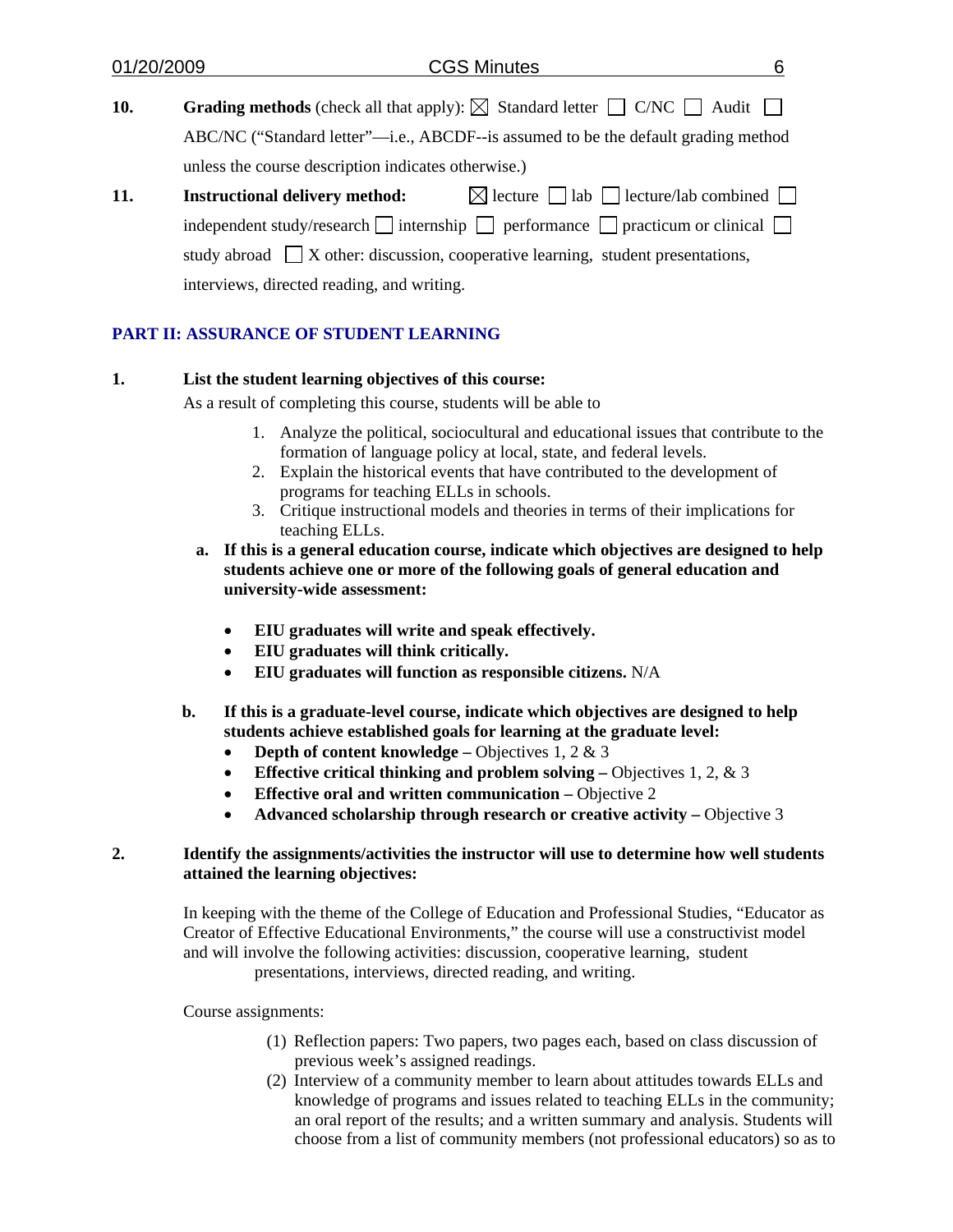include ethnic minority members such as recent immigrants and second generation U.S. residents.

- (3) Group discussion: Small groups will take turns in leading class discussions of assigned readings.
- (4) Final project: A plan of action for teaching ELLs in one's own current or future classroom, describing the target population and justifying one's choice of a particular program model and strategies.

### **3. Explain how the instructor will determine students' grades for the course:**

 All assignments will be evaluated for correctness of factual understanding, quality of analysis, and level of detail. Greatest weight will be given to the final project, as it reflects the level of success at achieving the course objectives and subsumes the first three assignments. Further breakdown of how each assignment meets the course objectives is given

| below:          |                   |                         |                         |                        |                        |
|-----------------|-------------------|-------------------------|-------------------------|------------------------|------------------------|
| <b>Learning</b> | <b>Reflection</b> | <b>Interview – Oral</b> | <b>Group Discussion</b> | <b>Final Project -</b> | <b>Final Project –</b> |
| Objective       | Paper             | & Written               | (Attendance and         | Written                | Oral                   |
|                 |                   |                         | Participation)          |                        | <b>Presentation</b>    |
|                 | 15%               | 20%                     | 20%                     | 35%                    | 10%                    |
|                 | X                 | X                       | X                       | X                      | X                      |
|                 |                   |                         |                         |                        |                        |
| $\mathbf{2}$    | X                 | $\mathbf X$             | X                       |                        |                        |
| 3               | X                 |                         | X                       | X                      |                        |

 **For technology-delivered and other nontraditional-delivered courses/sections, address the following:** 

- **a. Describe how the format/technology will be used to support and assess students' achievement of the specified learning objectives:**
- **b. Describe how the integrity of student work will be assured:**
- **c. Describe provisions for and requirements of instructor-student and student-student interaction, including the kinds of technologies that will be used to support the interaction (e.g., e-mail, web-based discussions, computer conferences, etc.):** N/A
- **4. For courses numbered 4750-4999, specify additional or more stringent requirements for students enrolling for graduate credit. These include:** 
	- **a. course objectives;**
	- **b. projects that require application and analysis of the course content; and**
	- **c. separate methods of evaluation for undergraduate and graduate students.** N/A
- **5. If applicable, indicate whether this course is writing-active, writing-intensive, or writing-centered, and describe how the course satisfies the criteria for the type of writing course identified. (See Appendix \*.)**

N/A

## **PART III: OUTLINE OF THE COURSE**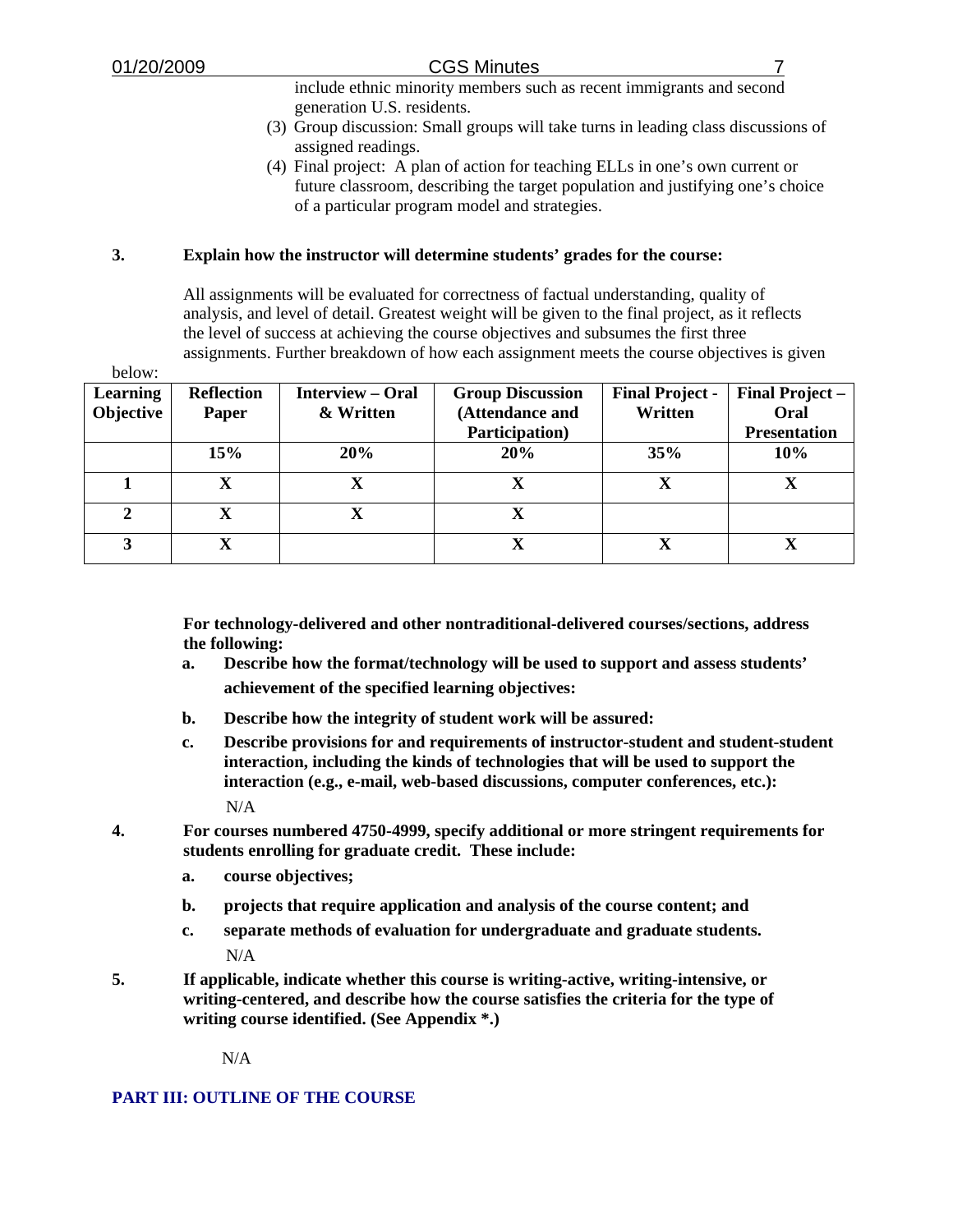**Provide a week-by-week outline of the course's content. Specify units of time (e.g., for a 3-0-3 course, 45 fifty-minute class periods over 15 weeks) for each major topic in the outline. Provide** 

**clear and sufficient details about content and procedures so that possible questions of overlap with other courses can be addressed. For technology-delivered or other nontraditional-delivered courses/sections, explain how the course content "units" are sufficiently equivalent to the traditional on-campus semester hour units of time described above.** 

Classes will meet once a week for two and a half hours for fifteen weeks during fall/spring semesters (in the summer, classes may meet twice a week for 75 minutes each).

Weekly Outline (content conforms to that used by National Louis University & Northern Illinois University for similar courses, with adaptations to meet the needs of our students):

Week 1: Introduction and Overview (including course sequence and content as well as outline of clinical component

- 1. Status of language minority education/historical overview
- 2. Federal educational policies rules and regulations, legislation, and court rulings (e.g. Lau vs Nichols)
- 3. Review of State educational policies rules and regulations (e.g. IL School Code Article 14 [Special Education] and Article 14C [Bilingual Education]; 23 IL Administration Code #228 [Bilingual Education] and #226 [Special Education] [Current as of 10/06]) and court rulings (e.g. Gomez vs. ISBE)
- 4. Bilingual education resources (e.g. OELA, NABE, NCELA, IAMME, TESOL)

### Week 2: Changing Demographics and Policies

- 1. The history of immigration and national, state and local immigration patterns
- 2. Distinctions concerning citizens, permanent residents, the undocumented
- 3. Rights of immigrants students in public schools on the federal level (e.g. Plyler vs. Doe) and the state level (e.g. residency requirements and the DREAM Act)

### Week 3: Bilingualism and Second Language Acquisition

- 1. Definition of bilingualism
- 2. Relationship between L1 and L2
- 3. Social language vs. academic language proficiencies

### Week 4: Bilingualism and Second Language Acquisition (cont.)

- 4. Developmental stages of second language acquisition
- 5. Bilingualism and giftedness (ELL issues leading to underrepresentation in gifted programs)
- 6. Local or district-level decision-making around issues related to ELLs (e.g. Dual Language Programs and newcomer Centers)

### Week 5: ELL Educational Particularly as Related to State Rule and Regulations

- 1. Theory and rationale
- 2. IL English Language Proficiency Standards and IL Spanish Language Arts Standards
- 3. Effective native language and ESL delivery

### Week 6: ELL Educational Particularly as Related to State Rule and Regulations (cont.)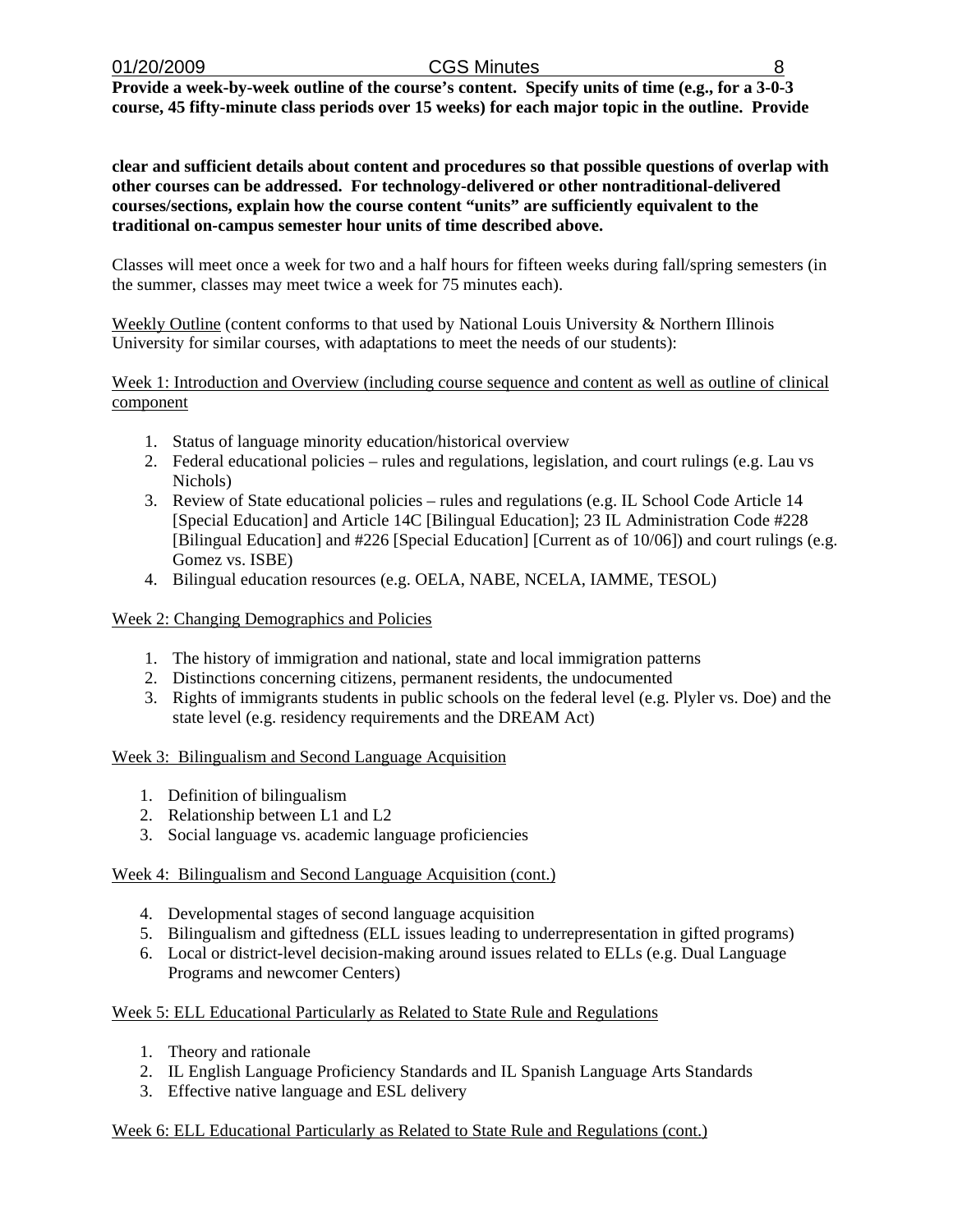- 4. State Required Programs: TBE and TPI
- 5. Framework for Service : ESL (self-contained, pull-out, resource); Dual language (two-way immersion, developmental bilingual program, foreign language immersion) and transitional bilingual education (early exit and late exit)
- 6. School Improvement, (e.g. district and school improvement plans, language and content standards (TESOL and WIDA)

## Week 7: Assessment

- 1. Implications of identification: language minority students, ELLs, and Redesignated/Former ELL (e.g. Fall Housing Report)
- 2. Screening procedures: HLS (Home Language Survey) and WAPT

### Week 8: Assessment (cont.)

3. ISBE Assessments: ISAT, IMAGE, ACCESS, and the new 2008/2009 instrument replacing IMAGE

### Week 9: Research and Policy on Bilingual Education

1. Research on the effectiveness of native language instruction and heritage language (e.g. Collier, Krashen, Cummins, et al.)

### Week 10: Research and Policy on Bilingual Education (cont.)

- 2. The English-Only Movement
- 3. Anti-bilingual Education Initiatives (e.g. CA, MA, AZ and CO [defeated]

### Week 11: Other Educational Programs/Integrating Services for Language Minority Students

- 1. ESEA reauthorization including No Child Left Behind (NCLB)
- 2. Title III
- 3. Title I
- 4. IDEA (Special Education): Review of the law

### Week 12: Other Educational Programs/Integrating Services for Language Minority Students (cont.)

- 5. Adult and Vocational Education
- 6. Family Literacy and Newcomer Programs
- 7. Early Childhood Programs and Preschool for All (IL)
- 8. Mainstream Education

### Week 13: Professional Preparation

- 1. IL Certification and Approval
- 2. Professional development requirements and opportunities
- 3. Professional organizations and resources
- 4. Advocacy

### Week 14: Family and Community Involvement

- 1. Federal and state mandates regarding parental participation in public education
- 2. Funds of knowledge (e.g. Moll)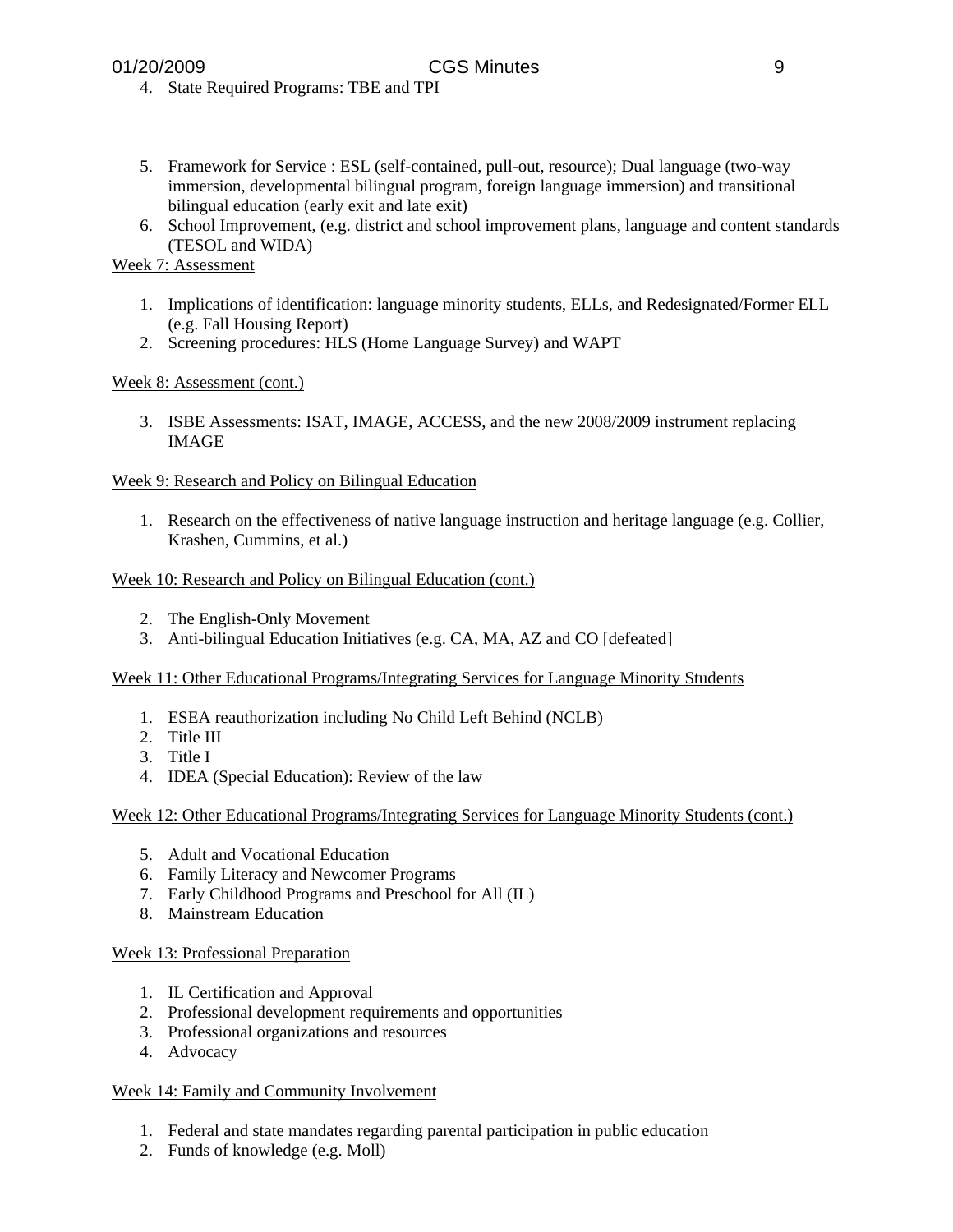3. Barriers to participation for ELL families

#### Week 15: Final Projects Presentations

### **PART IV: PURPOSE AND NEED**

**1. Explain the department's rationale for developing and proposing the course.**

 Census data show a rapidly increasing population of ELLs nationally and in the state of Illinois, suggesting that teachers must be ready to serve this population. Unfortunately, however, a recent survey of graduates of Illinois teacher certification programs showed that new teachers felt less well-prepared to meet the needs of ELLs than at any other aspect of their work (Illinois Association of Deans of Public Colleges of Education). Eastern Illinois University can greatly strengthen its education programs by preparing teachers in the area of language minority education.

- **a. If this is a general education course, you also must indicate the segment of the general education program into which it will be placed, and describe how the course meets the requirements of that segment.** N/A
- **b. If the course or some sections of the course may be technology delivered, explain why.** N/A
- **2. Justify the level of the course and any course prerequisites, co-requisites, or registration restrictions.**

 This course provides advanced study for teachers who have already completed the basic courses required for teaching general education classes. The course may be used as an elective within the graduate education programs. The course, approved by the Illinois State Board of Education, can also serve as the first course in the state-approved sequence leading to a bilingual/ESL endorsement.

- **3. If the course is similar to an existing course or courses, justify its development and offering. N/A**
	- **a. If the contents substantially duplicate those of an existing course, the new proposal should be discussed with the appropriate chairpersons, deans, or curriculum committees and their responses noted in the proposal.**
	- **b. Cite course(s) to be deleted if the new course is approved. If no deletions are planned, note the exceptional need to be met or the curricular gap to be filled.** No Deletions. Curricular gap: See Part IV, Item 1.
- **4. Impact on Program(s):** 
	- **a. For undergraduate programs, specify whether this course will be required for a major or minor or used as an approved elective.**
	- **b. For graduate programs, specify whether this course will be a core requirement for all candidates in a degree or certificate program or an approved elective.**

For the M.S.E.D. in Master Teachers Program, one elective is required. This course will be one of the approved electives.